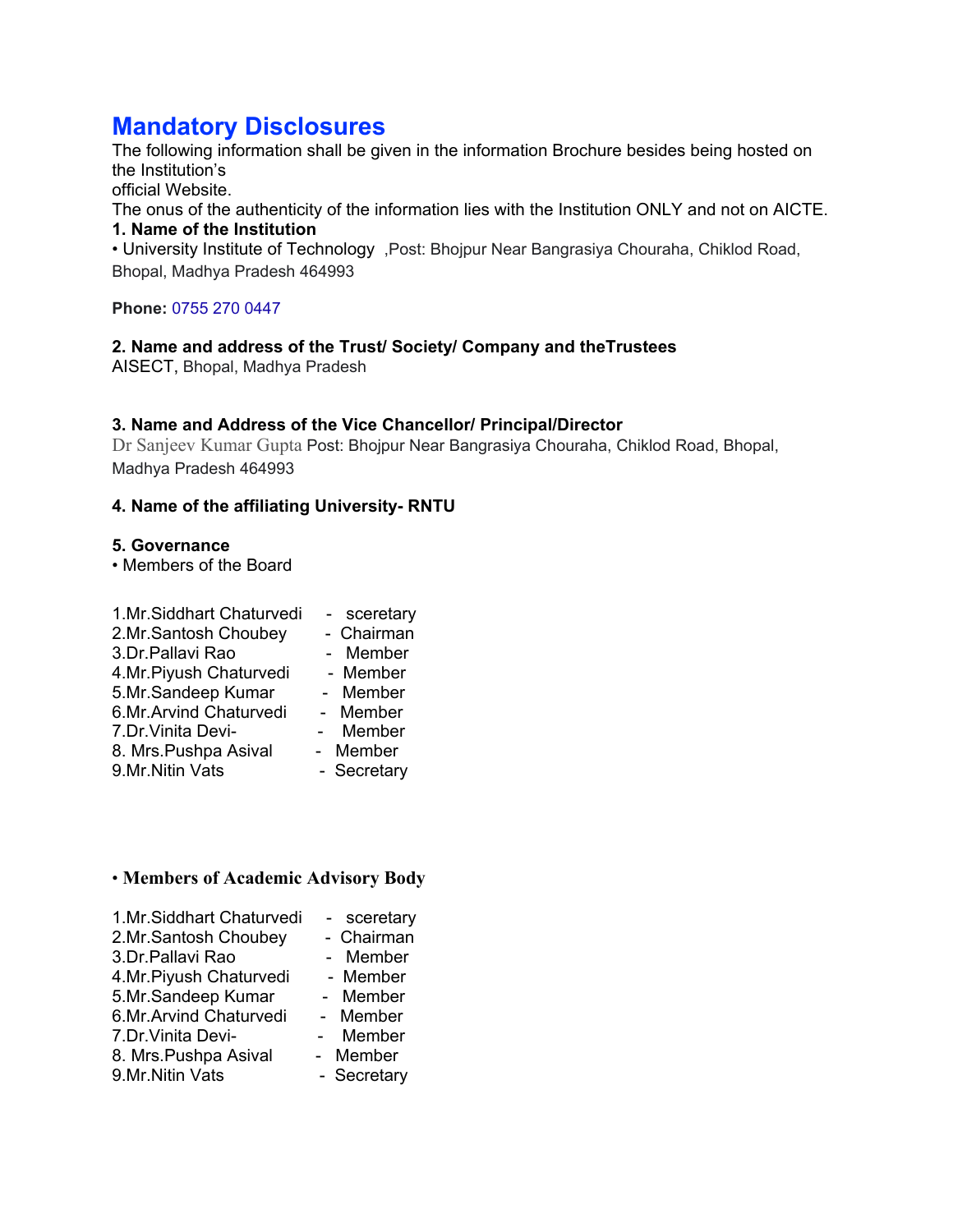- Frequently of the Board Meeting and Academic Advisory Body
- Organizational chart and processes



- Nature and Extent of involvement of Faculty and students in academic affairs/improvements
- Mechanism/ Norms and Procedure for democratic/ good Governance
- Student Feedback on Institutional Governance/ Faculty performance
- Grievance Redressal mechanism for Faculty, staff and students
- Establishment of Anti Ragging Committee

| 1 .Vinay Yadav                         | Chairman |          |
|----------------------------------------|----------|----------|
| 2.Mr.Kapil Soni                        | Member   |          |
| 3. Mr. Nakul Wadsamudrakar - Member    |          |          |
| 4 Mr. Anshul soni                      |          | - Member |
| 5 Mr. Sunil Soni                       |          | Member   |
| 6Mr. Sukhendra Singh Gaharwar - Member |          |          |
|                                        |          |          |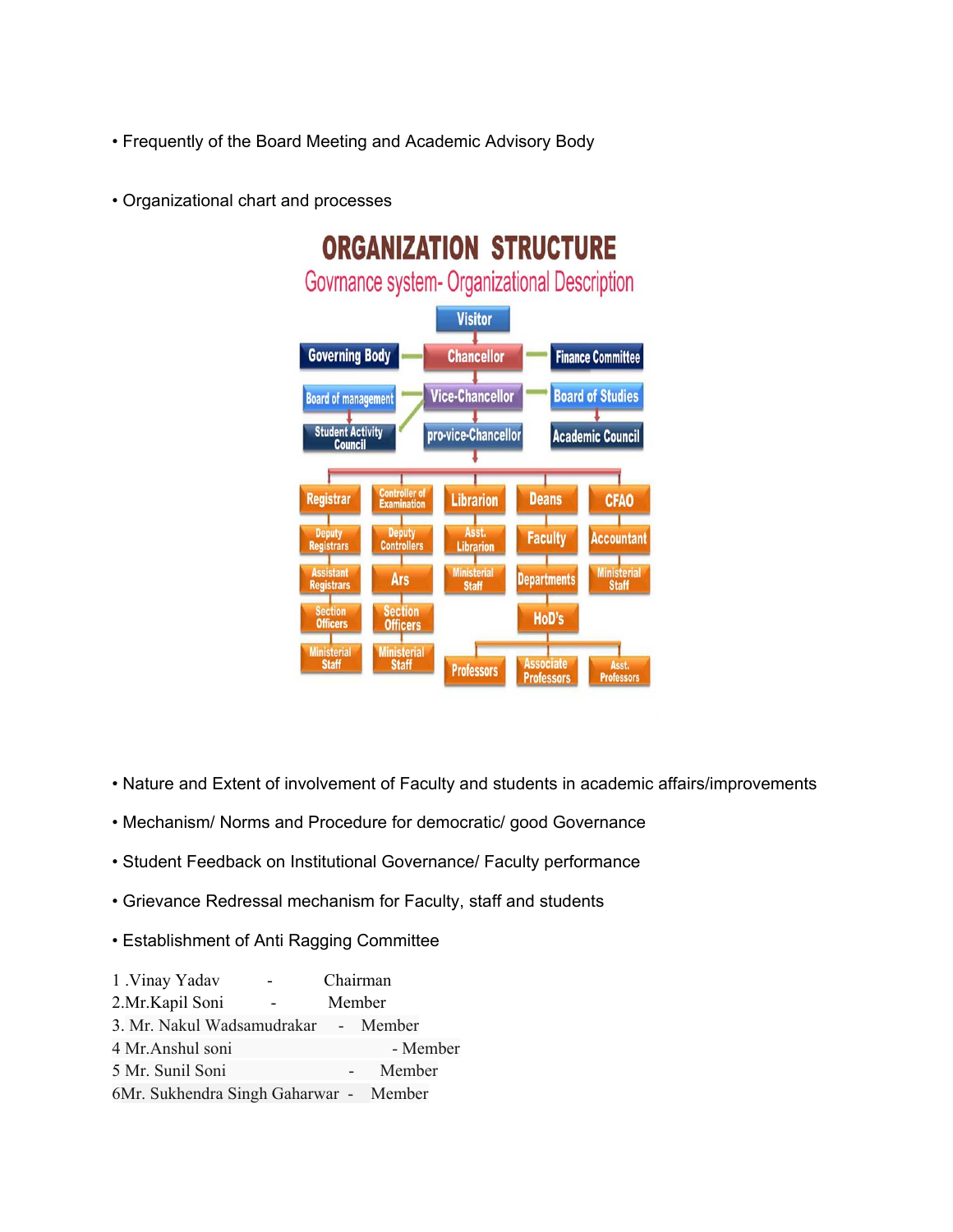7 Ms. Ankita Chaurasiya - Member

8. Mr. Praveen (H.W.) - Member

• Establishment of Online Grievance Redressal Mechanism

• Establishment of Grievance Redressal Committee in the Institution and Appointment of OMBUDSMAN by the University

- Establishment of Internal Complaint Committee (ICC)
- Establishment of Committee for SC/ST
- Internal Quality Assurance Cell

#### **6. Programmes**

- Name of Programmes approved by AICTE
- Name of Programmes Accredited by NBA
- Status of Accreditation of the Courses-

| S.<br>N<br>O   | Course<br>Name                                           | LEV<br>EL   | <b>FT</b><br>/P<br>T | Affillati<br>ng<br>body/<br>Univer<br>sity           | Inta<br>ke<br>app<br>rov<br>ed<br>202<br>$1 -$<br>22 | Inta<br>ke<br>app<br>rov<br>ed<br>202<br>$1 -$<br>22 | Ap<br>pli<br>ed<br>for | Ap<br>pli<br>ed<br>int<br>ak<br>e<br>20<br>$22 -$<br>23 | Nu<br>mb<br>er<br>of<br>Fca<br>ulty<br>Req<br>uire<br>d | Nu<br>mb<br>er<br>of<br>Fa<br>cult<br>y | <b>NRI</b><br>Ap<br>pro<br>ve<br>Sta<br>tus | OCI/A<br>pprov<br>al<br>Statu<br>S | <b>Status</b><br>ofNBAA<br>ccredati<br>on |
|----------------|----------------------------------------------------------|-------------|----------------------|------------------------------------------------------|------------------------------------------------------|------------------------------------------------------|------------------------|---------------------------------------------------------|---------------------------------------------------------|-----------------------------------------|---------------------------------------------|------------------------------------|-------------------------------------------|
| $\mathbf{1}$   | <b>Wirles</b><br>and<br>Mobile<br>Commu<br>naction       | PG          | <b>FT</b>            | Rabin<br>dranat<br>h<br>Tagor<br>e<br>Univer<br>sity | 24                                                   | 24                                                   | Eo<br>A<br>onl<br>у    | 24                                                      | $\overline{4}$                                          | $\overline{4}$                          | Not<br>Intr<br>est<br>ed                    | <b>Not</b><br>intres<br>ted        | <b>Not</b><br>Applica<br>ble              |
| $\overline{2}$ | Electric<br>al and<br>Electron<br>ics<br>Enginee<br>ring | Dipl<br>oma | <b>FT</b>            | Rabin<br>dranat<br>h<br>Tagor<br>e<br>Univer<br>sity | 60                                                   | 60                                                   | Eo<br>A<br>onl<br>У    | 60                                                      | 8                                                       | 10                                      | <b>Not</b><br>Intr<br>est<br>ed             | Not<br>intres<br>ted               | <b>Not</b><br>Applica<br>ble              |
| 3              | <b>POWER</b><br><b>SYSTE</b><br>M                        | PG          | <b>FT</b>            | Rabin<br>dranat<br>h<br>Tagor                        | 24                                                   | 24                                                   | Eo<br>A<br>onl<br>v    | 24                                                      | $\overline{4}$                                          | $\overline{4}$                          | <b>Not</b><br>Intr<br>est<br>ed             | <b>Not</b><br>intres<br>ted        | <b>Not</b><br>Applica<br>ble              |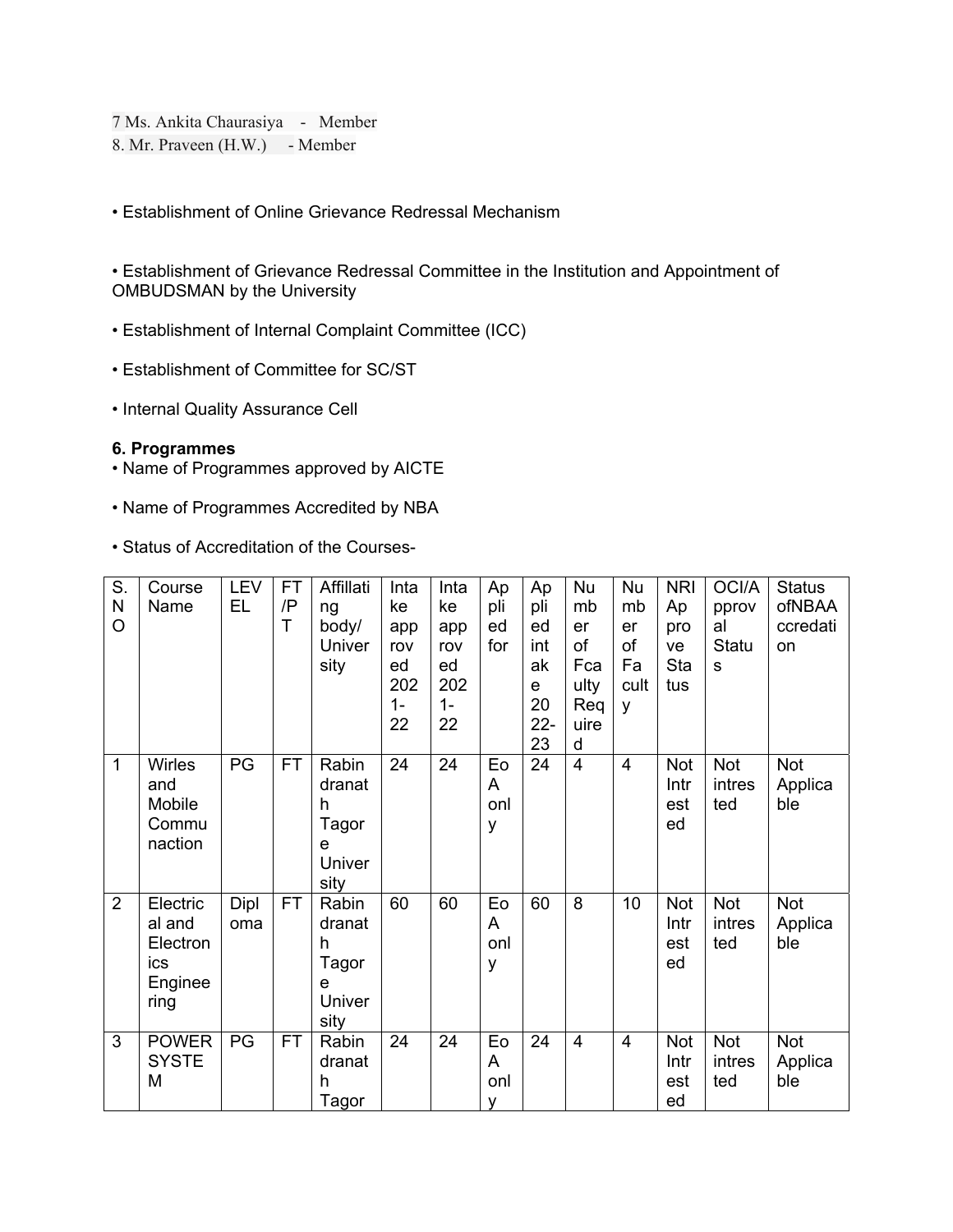|                |                                                                                                                  |                 |           | e<br>Univer<br>sity                                             |    |    |                     |    |                |                |                                 |                             |                              |
|----------------|------------------------------------------------------------------------------------------------------------------|-----------------|-----------|-----------------------------------------------------------------|----|----|---------------------|----|----------------|----------------|---------------------------------|-----------------------------|------------------------------|
| 4              | <b>PRODU</b><br><b>CTION</b><br><b>ENGIN</b><br><b>EERIN</b><br>G                                                | $\overline{PG}$ | <b>FT</b> | Rabin<br>dranat<br>h<br>Tagor<br>е<br>Univer<br>sity            | 24 | 24 | Eo<br>A<br>onl<br>У | 24 | $\overline{4}$ | $\overline{4}$ | <b>Not</b><br>Intr<br>est<br>ed | Not<br>intres<br>ted        | <b>Not</b><br>Applica<br>ble |
| 5              | <b>VLSI</b>                                                                                                      | $\overline{PG}$ | <b>FT</b> | Rabin<br>dranat<br>h<br>Tagor<br>e<br>Univer<br>sity            | 24 | 24 | Eo<br>A<br>onl<br>У | 24 | $\overline{4}$ | $\overline{4}$ | <b>Not</b><br>Intr<br>est<br>ed | Not<br>intres<br>ted        | <b>Not</b><br>Applica<br>ble |
| 6              | <b>COMPU</b><br><b>TER</b><br><b>SCIENC</b><br><b>EAND</b><br><b>ENGIN</b><br><b>EERIN</b><br>G                  | UG              | FT        | Rabin<br>dranat<br>h<br>Tagor<br>$\mathsf{e}$<br>Univer<br>sity | 60 | 60 | Eo<br>A<br>onl<br>У | 60 | 12             | 13             | Not<br>Intr<br>est<br>ed        | Not<br>intres<br>ted        | <b>Not</b><br>Applica<br>ble |
| $\overline{7}$ | <b>ELECT</b><br><b>RONIC</b><br>S AND<br><b>COMM</b><br><b>UNACTI</b><br>ON<br><b>ENGIN</b><br><b>EERIN</b><br>G | UG              | <b>FT</b> | Rabin<br>dranat<br>h<br>Tagor<br>e<br>Univer<br>sity            | 60 | 60 | Eo<br>A<br>onl<br>У | 60 | 12             | 12             | <b>Not</b><br>Intr<br>est<br>ed | <b>Not</b><br>intres<br>ted | <b>Not</b><br>Applica<br>ble |
| 8              | <b>MECHA</b><br><b>NICAL</b><br><b>ENGIN</b><br><b>EERIN</b><br>G                                                | UG              | <b>FT</b> | Rabin<br>dranat<br>h<br>Tagor<br>e<br>Univer<br>sity            | 60 | 60 | Eo<br>A<br>onl<br>y | 60 | 12             | 12             | <b>Not</b><br>Intr<br>est<br>ed | Not<br>intres<br>ted        | <b>Not</b><br>Applica<br>ble |
| 9              | <b>COMPU</b><br><b>TER</b><br><b>SCIENC</b><br>Е<br><b>ENGIN</b><br><b>EERIN</b><br>G                            | PG              | <b>FT</b> | Rabin<br>dranat<br>h<br>Tagor<br>e<br>Univer<br>sity            | 18 | 18 | Eo<br>A<br>onl<br>У | 18 | $\overline{3}$ | 3              | Not<br>Intr<br>est<br>ed        | Not<br>intres<br>ted        | <b>Not</b><br>Applica<br>ble |
| 10             | <b>CIVIL</b><br><b>ENGIN</b><br><b>EERIN</b>                                                                     | PG              | FT.       | Rabin<br>dranat<br>h                                            | 24 | 24 | Eo<br>A<br>onl      | 24 | $\overline{4}$ | $\overline{4}$ | Not<br>Intr<br>est              | Not<br>intres<br>ted        | <b>Not</b><br>Applica<br>ble |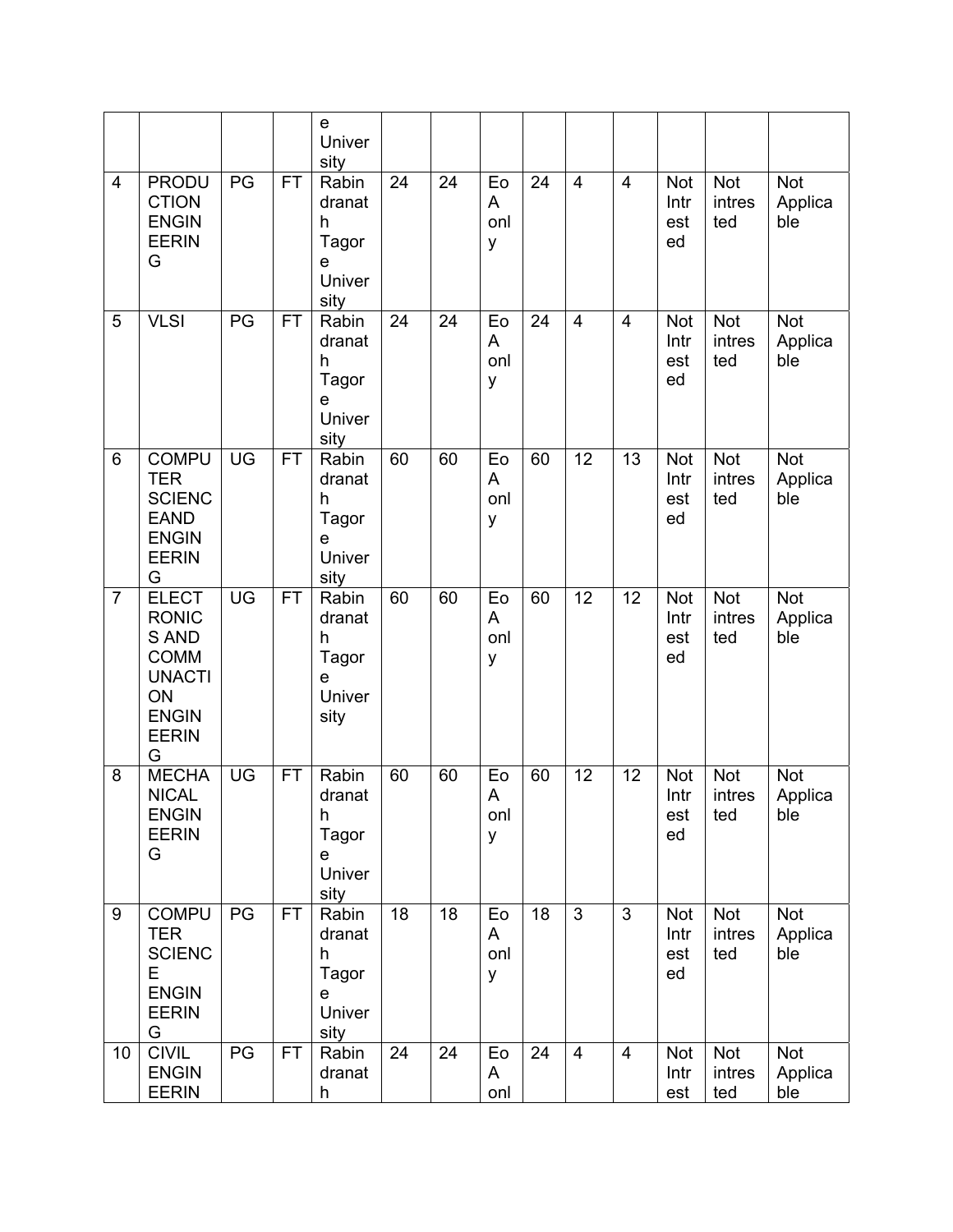|    | G                                                                                                                               |                               |           | Tagor<br>e<br>Univer<br>sity                          |             |     | y                   |         |                |                | ed                              |                             |                              |
|----|---------------------------------------------------------------------------------------------------------------------------------|-------------------------------|-----------|-------------------------------------------------------|-------------|-----|---------------------|---------|----------------|----------------|---------------------------------|-----------------------------|------------------------------|
| 11 | <b>THERM</b><br><b>AL</b><br><b>ENGIN</b><br><b>EERIN</b><br>G                                                                  | PG                            | <b>FT</b> | Rabin<br>dranat<br>h<br>Tagor<br>е<br>Univer<br>sity  | 24          | 24  | Eo<br>A<br>onl<br>У | 24      | $\overline{4}$ | $\overline{4}$ | <b>Not</b><br>Intr<br>est<br>ed | Not<br>intres<br>ted        | <b>Not</b><br>Applica<br>ble |
| 12 | <b>ELECT</b><br><b>RICAL</b><br><b>AND</b><br><b>ELECT</b><br><b>RONIC</b><br>S<br><b>ENGIN</b><br><b>EERIN</b><br>G            | UG                            | <b>FT</b> | Rabin<br>dranat<br>h<br>Tagor<br>e<br>Univer<br>sity  | 60          | 60  | Eo<br>A<br>onl<br>У | 60      | 12             | 12             | Not<br>Intr<br>est<br>ed        | Not<br>intres<br>ted        | <b>Not</b><br>Applica<br>ble |
| 13 | <b>CIVIL</b><br><b>ENGIN</b><br><b>EERIN</b><br>G                                                                               | <b>DIP</b><br>LO<br>MA        | <b>FT</b> | Rabin<br>dranat<br>h<br>Tagor<br>е<br>Univer<br>sity  | 120         | 120 | Eo<br>A<br>onl<br>У | 12<br>0 | 15             | 15             | <b>Not</b><br>Intr<br>est<br>ed | Not<br>intres<br>ted        | <b>Not</b><br>Applica<br>ble |
| 14 | <b>MEACH</b><br><b>NICAL</b><br><b>ENGIN</b><br><b>EERIN</b><br>G                                                               | <b>DIP</b><br>LO<br><b>MA</b> | <b>FT</b> | Rabin<br>dranat<br>h<br>Tagor<br>e<br>Univer<br>sity  | 120         | 120 | Eo<br>A<br>onl<br>У | 12<br>0 | 15             | 15             | <b>Not</b><br>Intr<br>est<br>ed | <b>Not</b><br>intres<br>ted | <b>Not</b><br>Applica<br>ble |
| 15 | <b>CIVIL</b><br><b>ENGIN</b><br><b>ENGIN</b><br><b>EEERIN</b><br>G                                                              | UG                            | FT        | Rabin<br>dranat<br>h<br>Tagor<br>e<br>Univer<br>sity  | 60          | 60  | Eo<br>Α<br>onl<br>y | 60      | 12             | 12             | Not<br>Intr<br>est<br>ed        | Not<br>intres<br>ted        | <b>Not</b><br>Applica<br>ble |
| 16 | <b>ARTIFI</b><br>CAL<br><b>INTELLI</b><br><b>GENCE</b><br><b>AND</b><br><b>MACHI</b><br><b>NE</b><br><b>LEARNI</b><br><b>NG</b> | UG                            | FT.       | Rabin<br>dranat<br>h.<br>Tagor<br>e<br>Univer<br>sity | $\mathbf 0$ | 30  | Eo<br>A<br>onl<br>y | 30      | 3              | $\overline{4}$ | <b>Not</b><br>Intr<br>est<br>ed | <b>Not</b><br>intres<br>ted | <b>Not</b><br>Applica<br>ble |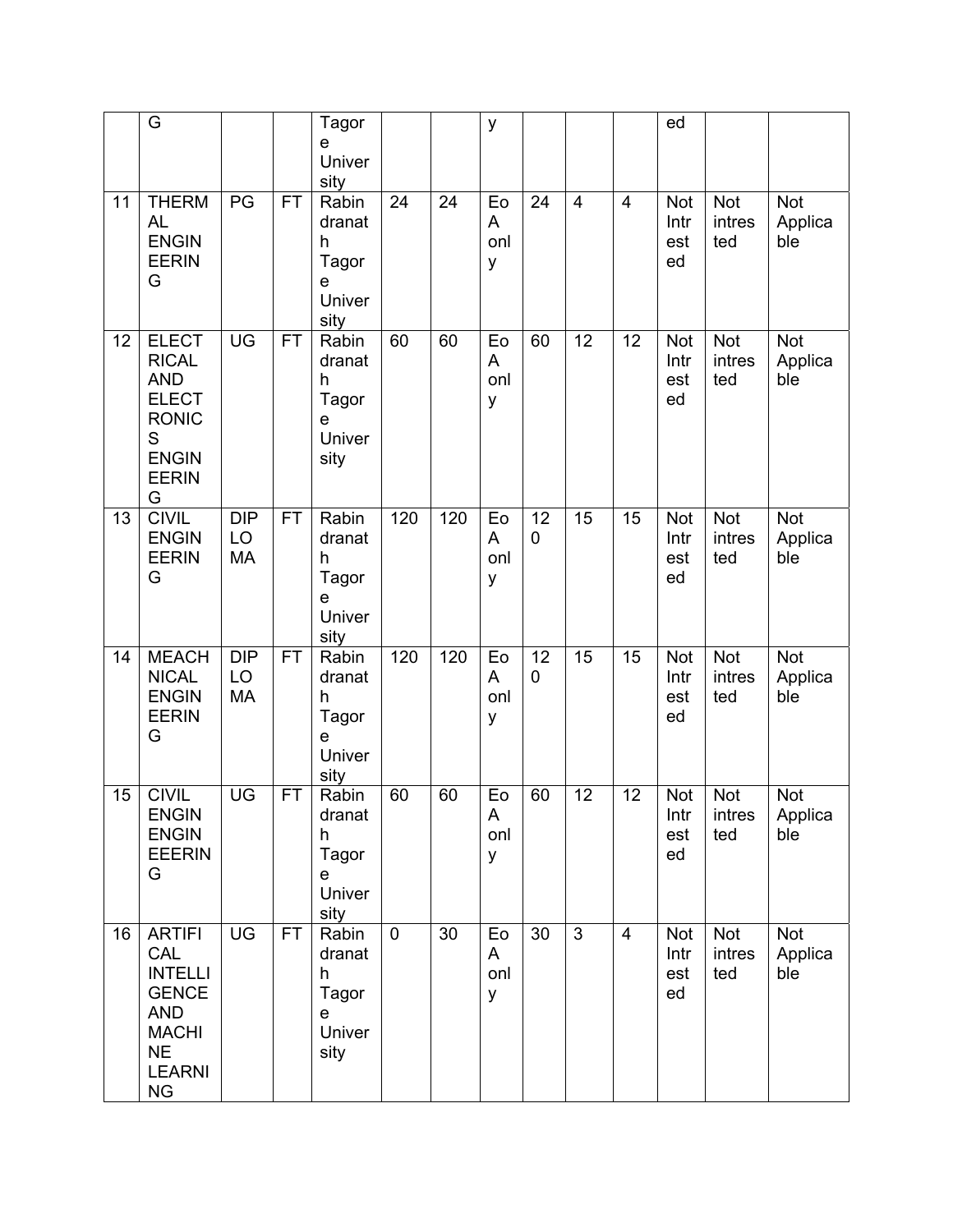|         | <b>MANAGMENT</b> |           |           |             |          |          |           |      |      |           |             |               |               |
|---------|------------------|-----------|-----------|-------------|----------|----------|-----------|------|------|-----------|-------------|---------------|---------------|
| S.      | Co               | LE.       | FT        | Affillati   | Inta     | Inta     | Ap        | Ap   | Nu   | <b>Nu</b> | <b>NRI</b>  | OCI/A         | <b>Status</b> |
| N       | urs              | <b>VE</b> | /P        | ng          | ke       | ke       | plie      | plie | mbe  | mb        | App         | pprov         | ofNBAAc       |
| $\circ$ | е                | L         |           | body/U      | appr     | appr     | d         | d    | r of | er        | rove        | al            | credation     |
|         | Na               |           |           | niversit    | ove      | ove      | for       | inta | Fca  | оf        | <b>Stat</b> | <b>Status</b> |               |
|         | me               |           |           | у           | d        | d        |           | ke   | ulty | Fac       | <b>us</b>   |               |               |
|         |                  |           |           |             | 202      | 202      |           | 202  | Req  | ulty      |             |               |               |
|         |                  |           |           |             | $1 - 22$ | $1 - 22$ |           | 2-   | uire |           |             |               |               |
|         |                  |           |           |             |          |          |           | 23   | d    |           |             |               |               |
| 1       | <b>MB</b>        | PG        | <b>FT</b> | <b>RNTU</b> | 120      | 180      | EO        | 180  | 18   | 18        | <b>Not</b>  | <b>Not</b>    | Not           |
|         | A                |           |           |             |          |          | A         |      |      |           | Intr        | intrest       | Applicabl     |
|         |                  |           |           |             |          |          | <b>ON</b> |      |      |           | este        | ed            | e             |
|         |                  |           |           |             |          |          | LY        |      |      |           | d           |               |               |

• Total number of Courses - 17

• No. of Courses for which applied for Accreditation-17

• Status of Accreditation – Preliminary/ Applied for SAR and results awaited/ Applied for SAR and visits completed/ Results of the visits awaited/ Rejected/ Approved for . . .Courses (specify the number of courses)-17

• For each Programme the following details are to be given(Preferably in Tabular form):

- Name
- Number of seats
- Duration
- Cut off marks/rank of admission during the last three years
- Fee (as approved by the state government)
- Placement Facilities

• Campus placement in last three years with minimum salary ,maximum salary and average salary

• Name and duration of Programme(s)having Twinning and Collaboration with Foreign University(s)

and being run in the same Campus along with status of their AICTE approval. If there is Foreign Collaboration, give the following details:

- Details of the Foreign University
- Name of the University

• Address : Village: Mendua ,Post: Bhojpur,

Near - Bangrasiya chouraha,

Bhopal-Chiklod Road ,

District: Raisen,(M.P.

• Website https://rntu.ac.in/

• Accreditation status of the University in its Home Country

• Ranking of the University in the Home Country

• Whether the degree offered is equivalent to an Indian Degree? If yes, the name of the agency which has approved equivalence. If no, implications for students in terms of pursuit of higher studies in India and abroad and job both within and outside the country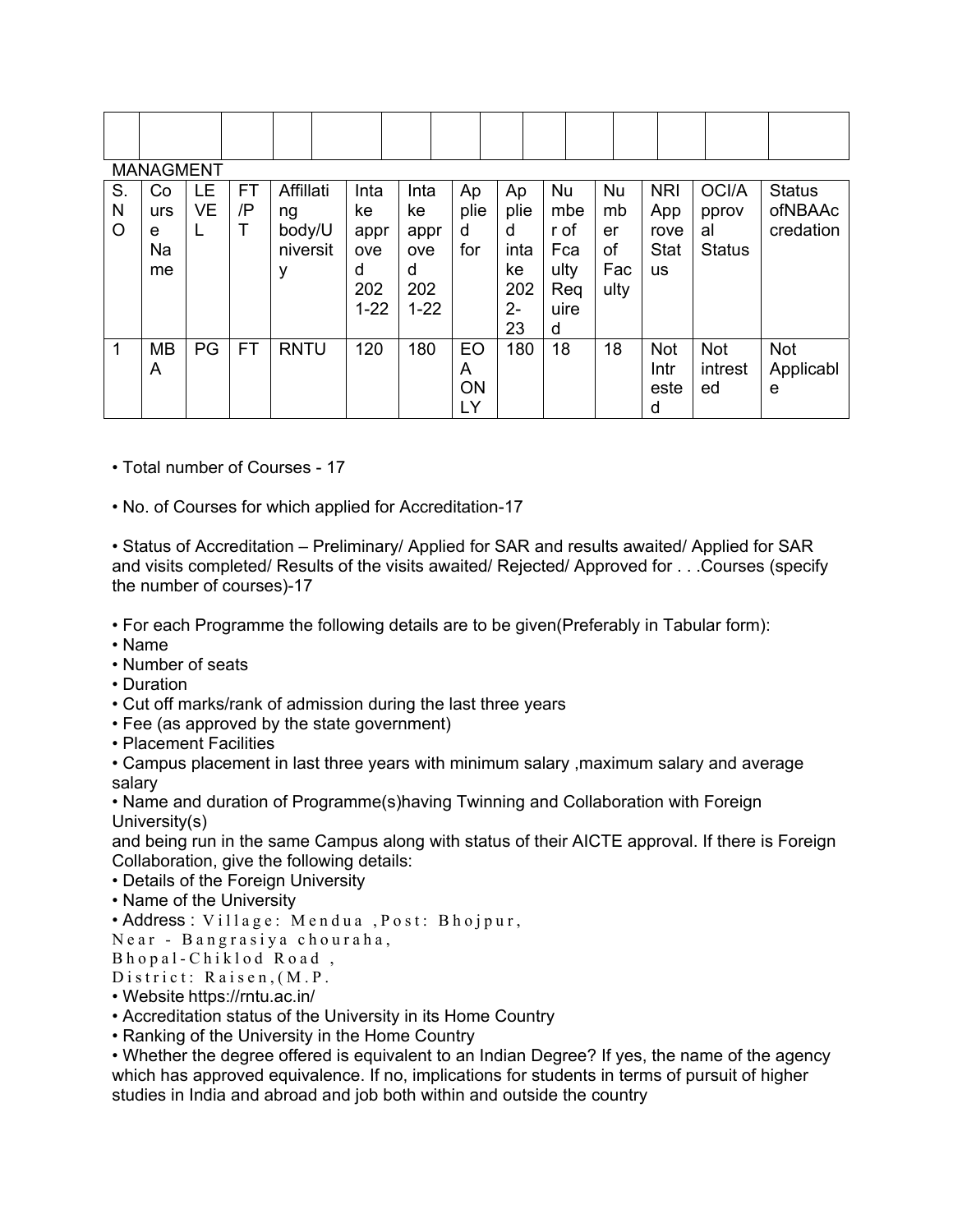- Nature of Collaboration
- Conditions of Collaboration
- Complete details of payment a student has to make to get the full benefit of Collaboration
- For each Programme Collaborated provide the following:
- Programme Focus
- Number of seats
- Admission Procedure
- Fee (as approved by the state government)
- Placement Facility

• Placement Records for last three years with minimum salary, maximum salary and average salary

• Whether the Collaboration Programme is approved by AICTE? If not whether the Domestic/ Foreign University has applied to AICTE for approval

## **7. Faculty**

- Course/Branch wise list Faculty members:
- Permanent Faculty
- Adjunct Faculty
- Permanent Faculty: Student Ratio
- Number of Faculty employed and left during the last three years

# **8. Profile of Vice Chancellor/ Director/ Principal/Faculty**

- For each Faculty give a page covering with Passport size photograph
- Name
- Date of Birth
- Unique ID
- Education Qualifications
- **Work Experience**
- Teaching
- Research
- Industry
- others
- Area of Specialization

• Courses taught at Diploma/ Post Diploma/ Under Graduate/ Post Graduate/ Post Graduate Diploma

Level

#### **• Research guidance(Number of Students)**

- No. of papers published in National/ International Journals/ Conferences
- Master (Completed/Ongoing)
- Ph.D. (Completed/Ongoing)
- Projects Carried out
- Patents (Filed & Granted)
- Technology Transfer

• Research Publications (No.of papers published in National/International

Journals/Conferences)

• No. of Books published with details (Name of the book, Publisher with ISBN, year of publication,

etc.)

# **9. Fee**

- Details of Fee, as approved by State Fee Committee, for the Institution
- Time schedule for payment of Fee for the entire Programme
- No. of Fee waivers granted with amount and name of students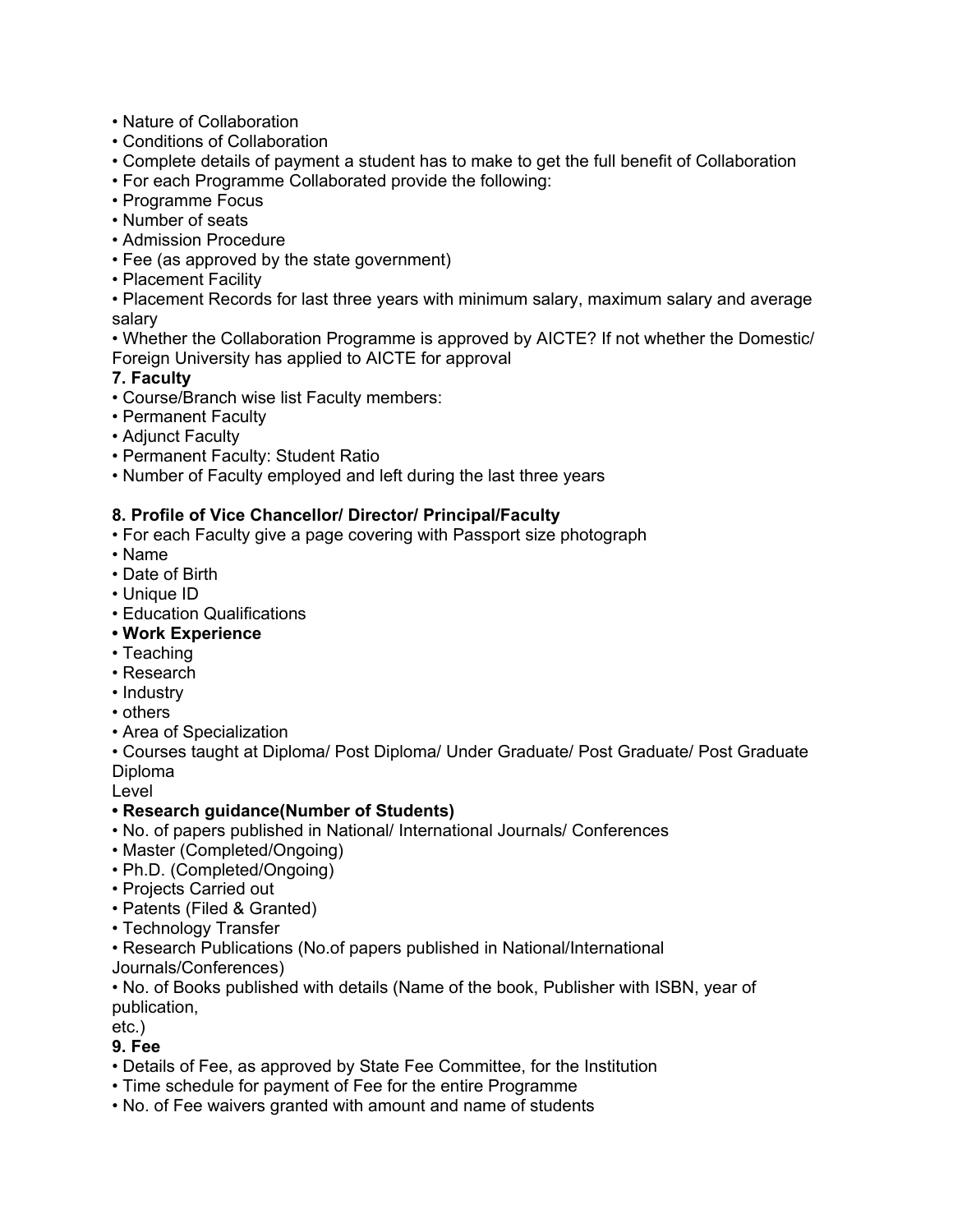• Number of scholarship offered by the Institution, duration and amount

- Criteria for Fee waivers/scholarship
- Estimated cost of Boarding and Lodging in Hostels
- Any other fee please specify

# **10. Admission**

• Number of seats sanctioned with the year of approval

• Number of Students admitted under various categories each year in the last three years

• Number of applications received during last two years for admission under Management Quota and number admitted

# **11. Admission Procedure**

• Mention the admission test being followed, name and address of the Test Agency/State Admission

Authorities and its URL (website)

• Number of seats allotted to different Test Qualified candidate separately (AIEEE/ CET (State conducted test/ University tests/ CMAT/ GPAT)/ Association conducted test etc.)

- **Calendar for admission against Management/vacant seats:**
- Last date of request for applications
- Last date of submission of applications
- Dates for announcing final results
- Release of admission list (main list and waiting list shall be announced on the same day)
- Date for acceptance by the candidate (time given shall in no case be less than 15days)
- Last date for closing of admission
- Starting of the Academic session
- The waiting list shall be activated only on the expiry of date of main list
- The policy of refund of the Fee, in case of withdrawal, shall be clearly notified

# **12. Criteria and Weightages for Admission**

• Describe each criterion with its respective weightages i.e. Admission Test, marks in qualifying examination etc.

- Mention the minimum Level of acceptance, if any
- Mention the cut-off Levels of percentage and percent ilescore of the candidates in the admission

test for the last three years

• Display marks scored in Test etc. and in aggregate for all candidates who were admitted

# **13. List of Applicants**

• List of candidate whose applications have been received along with percentile/percentages core for

each of the qualifying examination in separate categories for open seats. List of candidate who have

applied along with percentage and percentile score for Management quota seats (merit wise)

# **14. Results of Admission Under Management seats/Vacant seats**

• Composition of selection team for admission under Management Quota with the brief profile of members (This information be made available in the public domain after the admission process is

over)

• Score of the individual candidate admitted arranged in order or merit

- List of candidate who have been offered admission
- Waiting list of the candidate in order of merit to be operative from the last date of joining of the first

list candidate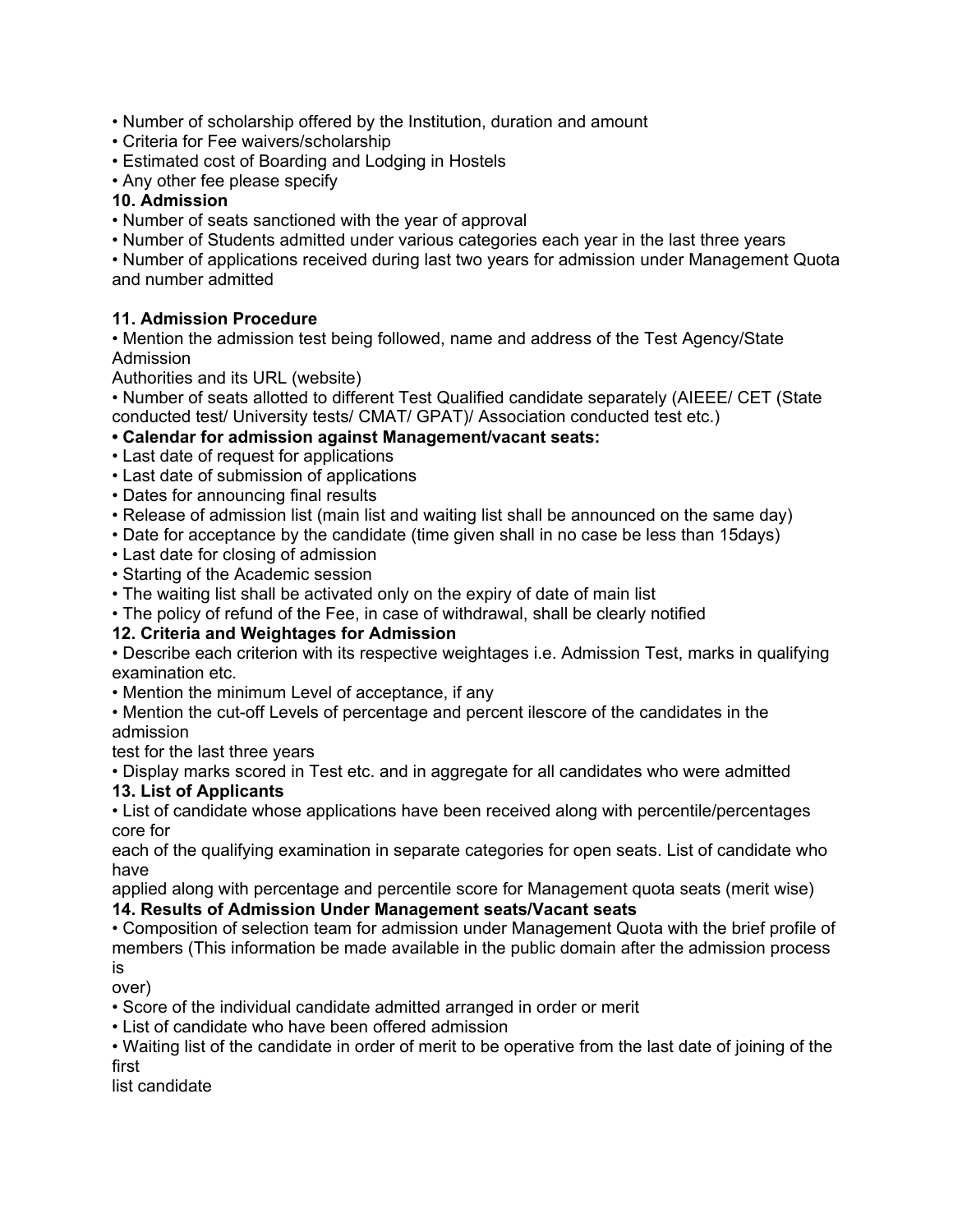• List of the candidate who joined within the date, vacancy position in each category before operation

of waiting list

## **15. Information of Infrastructure and Other Resources Available**

- Number of Class Rooms and size of each
- Number of Tutorial rooms and size of each
- Number of Laboratories and size of each
- Number of Drawing Halls with capacity of each
- Number of Computer Centres with capacity of each
- Central Examination Facility, Number of rooms and capacity of each
- Online examination facility (Number of Nodes, Internet bandwidth, etc.)
- Barrier Free Built Environment for disabled and elderly persons
- Occupancy Certificate
- Fire and Safety Certificate
- Hostel Facilities
- **Library**
- Number of Library books/ Titles/ Journals available(Programme-wise)
- List of online National/ International Journals subscribed
- E- Library facilities
- National Digital Library(NDL) subscription details
- **Laboratory and Workshop**
- List of Major Equipment/Facilities in each Laboratory/Workshop
- List of Experimental Setup in each Laboratory/Workshop
- **Computing Facilities**
- Internet Bandwidth
- Number and configuration of System
- Total number of system connected by LAN
- Total number of system connected by WAN
- Major software packages available
- Special purpose facilities available (Conduct of online Meetings/Webinars/Workshops, etc.)
- Facilities for conduct of classes/courses in online mode (Theory & Practical)
- Innovation Cell
- Social Media Cell

• Compliance of the National Academic Depository (NAD), applicable to PGCM/ PGDM **Institutions** 

and University Departments

- **List of facilities available**
- Games and Sports Facilities
- Extra-Curricular Activities
- Soft Skill Development Facilities
- **Teaching Learning Process**
- Curricula and syllabus for each of the Programmes as approved by the University
- Academic Calendar of the University
- Academic Time Table with the name of the Faculty members handling the Course
- Teaching Load of each Faculty
- Internal Continuous Evaluation System and place
- Student's assessment of Faculty, System in place

#### **• For each Post Graduate Courses give the following:**

• Title of the Course